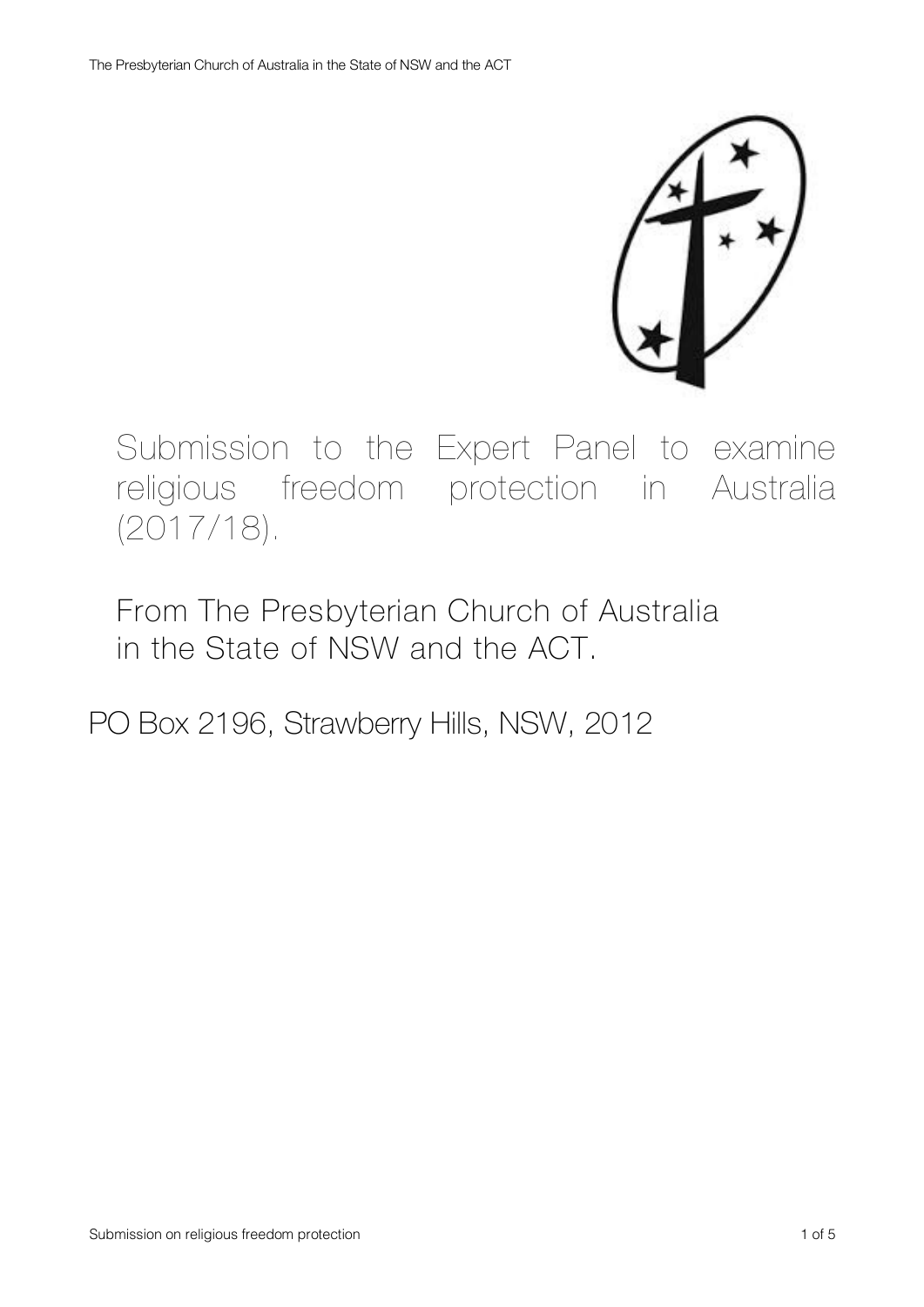#### *Who we are*

The Presbyterian Church in Australia in the State of NSW and the ACT (PCNSW) consists of 186 pastoral charges spread through NSW and the ACT. It has about 15,000 people and has congregations from nine different non-English speaking cultures. Beyond its congregational ministries, the PCNSW operates schools, aged care facilities, pre-schools and provides social services and chaplaincy care in a wide range of communities in the state. The Presbyterian Church has been part of NSW society since 1803, and helped to form the Presbyterian Church of Australia in 1901.

This submission has been prepared by the Gospel, Society and Culture Committee of the PCNSW Assembly. For further information contact the convener of the committee, Rev. Dr. John McClean.

Rev. Dr. John McClean Vice-Principal and Lecturer in Systematic Theology Christ College 1 Clarence Street Burwood NSW 2134 Ph: 9744 1977 Email: jmcclean@christcollege.edu.au

## 1. Relation to other submissions

The PCNSW is a part of the Presbyterian Church of Australia (PCA), as such it endorses the submission made by the PCA and the submission made by Freedom for Faith. This submission underlines two areas of concern which are specially pertinent to the PCNSW.

## 2. Freedom of individuals, especially in the work place

Issues of freedom of religion cannot be limited to explicitly religious organizations nor to clergy and those who work for religious organizations. Genuine religious freedom must include the freedom of individuals to express their convictions. This includes freedom to observe relevant days, participate in ceremonies and wear clothing and other items which are part of their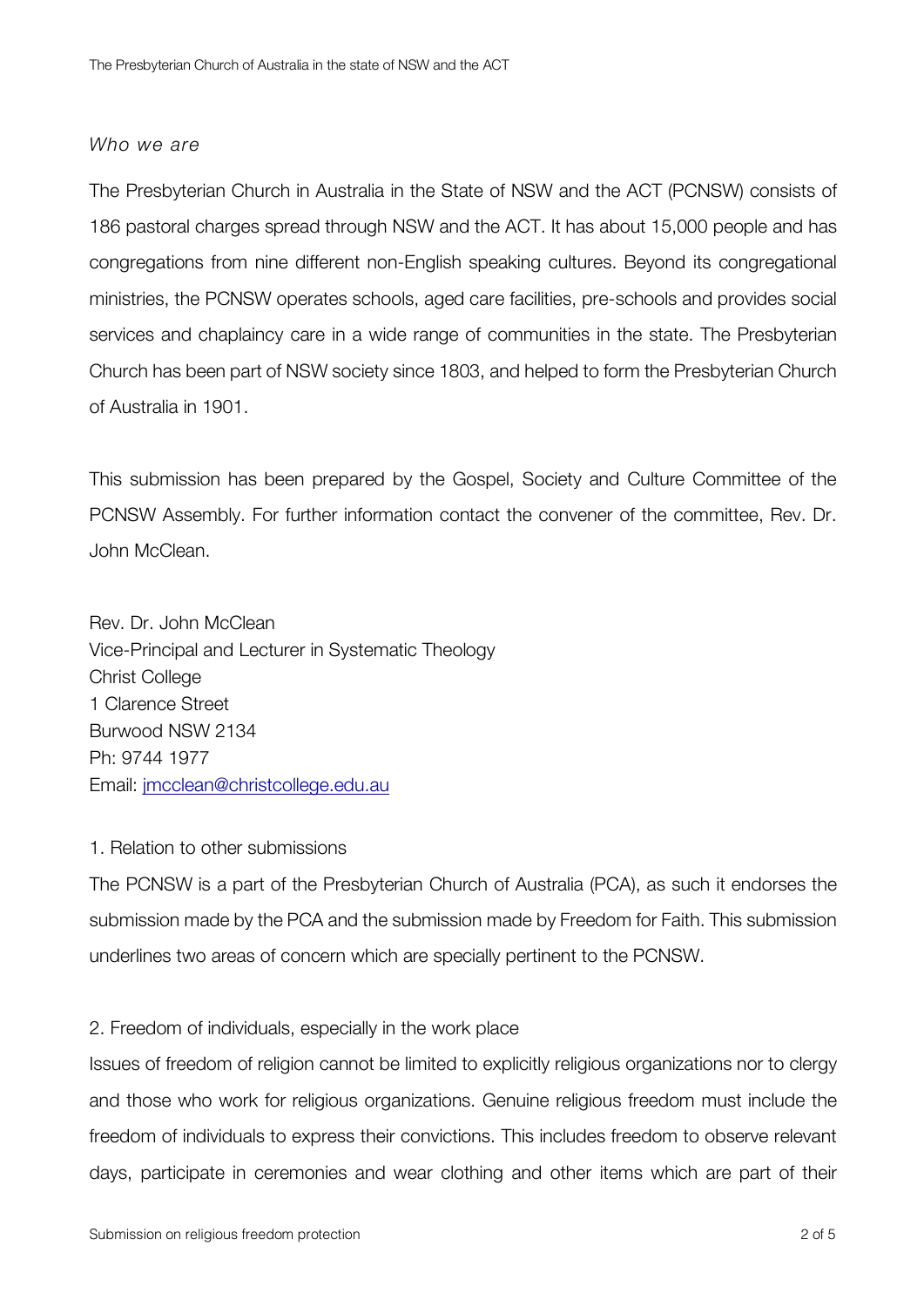religious expression, especially in the work place or in educational institutions. Many of these freedoms are secured in the relevant legislation.

There is less clear freedom in cases where a persons religious convictions have a direct impact on their conduct at work. For instance, many religious believers have a view of the sanctity of human life which precludes them from taking part in terminations of pregnancy or physician assisted dying. Some also have convictions about the supply and use of contraception. Federal and state legislation should recognize and protect freedom of conscience for medical practitioners and others involved in clinical care.

There are similar concerns for teachers, social workers and others who hold to a view of marriage, sexuality and gender based in the teaching of their religion. Such professionals should not be required to endorse views which they hold to be morally wrong. As professionals, they should be expected to report other views and to allow students and clients to assess a range of views. They should also be permitted to indicate their own convictions.

Many government agencies and private sector businesses have adopted 'diversity/acceptance' policies which seem to require employees to not only treat others with respect and to provide good service, but to 'endorse' or 'affirm' ways of life and relationships with which they disagree on the basis of their religious convictions. People are harmed when they not able to gain employment, or are unable to express their views and have to feign convictions which they do not share. This is also harmful to the whole society, since it robs it of full participation of people with religious faith. Employment and anti-discrimination legislation should provide explicit protections in these areas.

## 2. Employment practices in church agencies

The PCNSW runs eight schools, fifteen retirement villages, nine residential aged care homes, provides in home care for approximately 800 people each week and runs an active youth organisation (PY NSW), a theological college, a children's hospital, and a conference centre. Each of these requires employees who can conduct the activities of the agencies consistent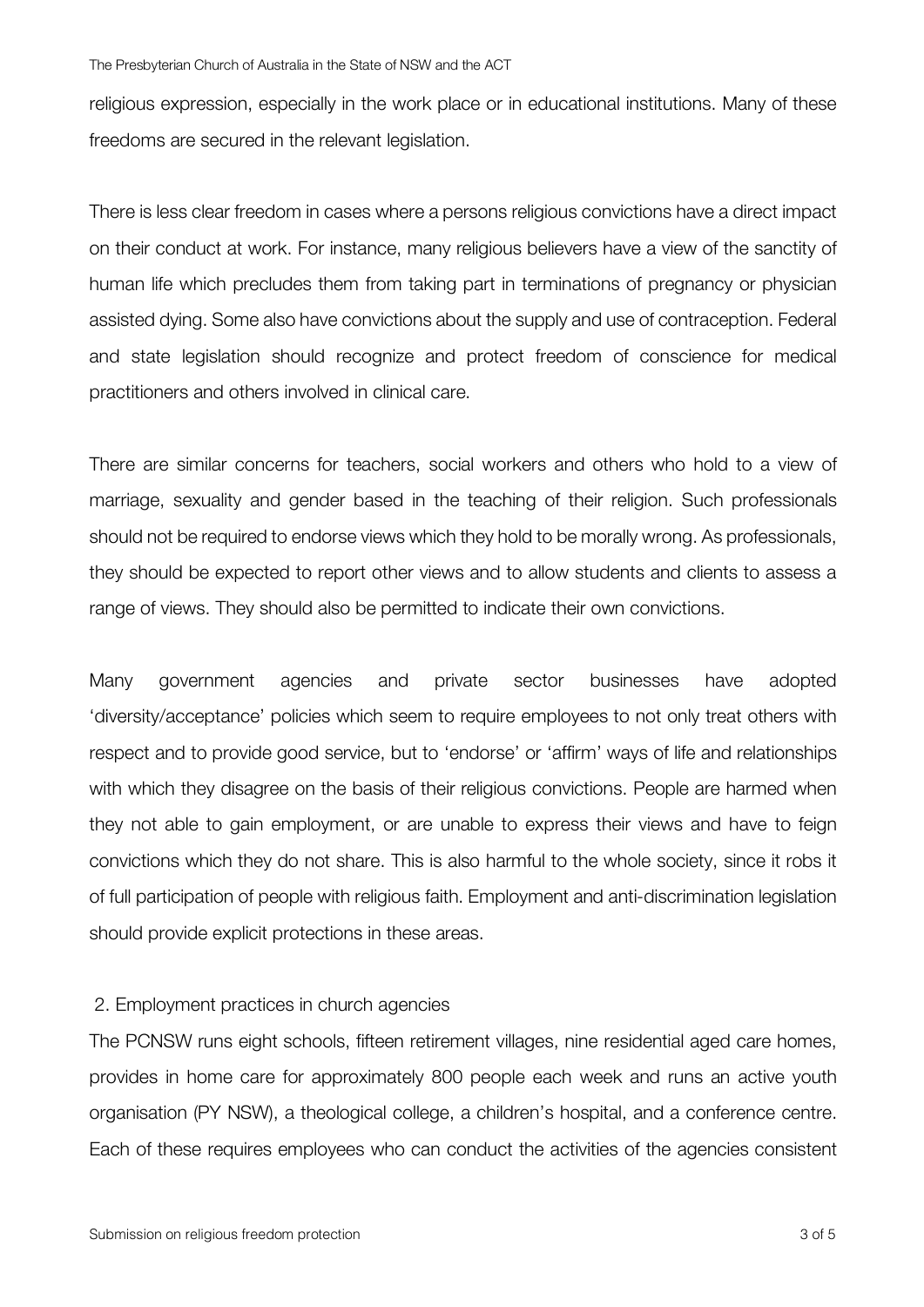with and as an expression of the mission of the church. In almost every case, those who work for the agencies should themselves be practicing Christians.

In 2012 the General Assembly of the PCNSW adopted Employment Policy which applies to all "church bodies" such as these agencies. It requires church bodies, when they employ people in positions which involve "influence or responsibility regarding other persons (whether internal or external to the church)" to ensure that those employed have suitable qualifications and "able to provide a credible profession of faith in Christ and belief in the Bible as the only rule of faith and practice and who associate regularly with a protestant congregation in worship". The policy allows that where this is not possible and the function of the organisation would be not be compromised, an exception may be made. In such a case the employee must "acknowledge the unique religious nature of the environment they are joining with its obligations and sensitivities and to provide an undertaking that they will act consistently with the values of the Church Body at all times." It also affirms that "No church Body shall be obliged to employ, appoint or retain any person who demonstrates values or acts in a manner inconsistent with the tenets of the Church."

The General Assembly regards such a policy as necessary to ensure that the agencies of the church continue to provide services which are genuine expressions of the Christian faith. It is generally possible to follow this policy under current legislation. However, the desire to remove this freedom by removing exemption clauses in anti-discrimination legislation is often expressed in public discussion and by some elected representatives. This should be resisted. An appropriate balance would be better achieved by implementing the recommendation that that legislation should have positive statements establishing the right of religious organisations to select staff.

## 3. Curriculum requirements as applied to religious schools

A religious school cannot achieve its mission by simply having a short period of religious worship and education in its weekly timetable. It must be able to teach the whole curriculum in a way consistent with its religious convictions. With the recent change in the Marriage Act, and growing promotion of radical views of gender and sexuality, it is important that religious schools